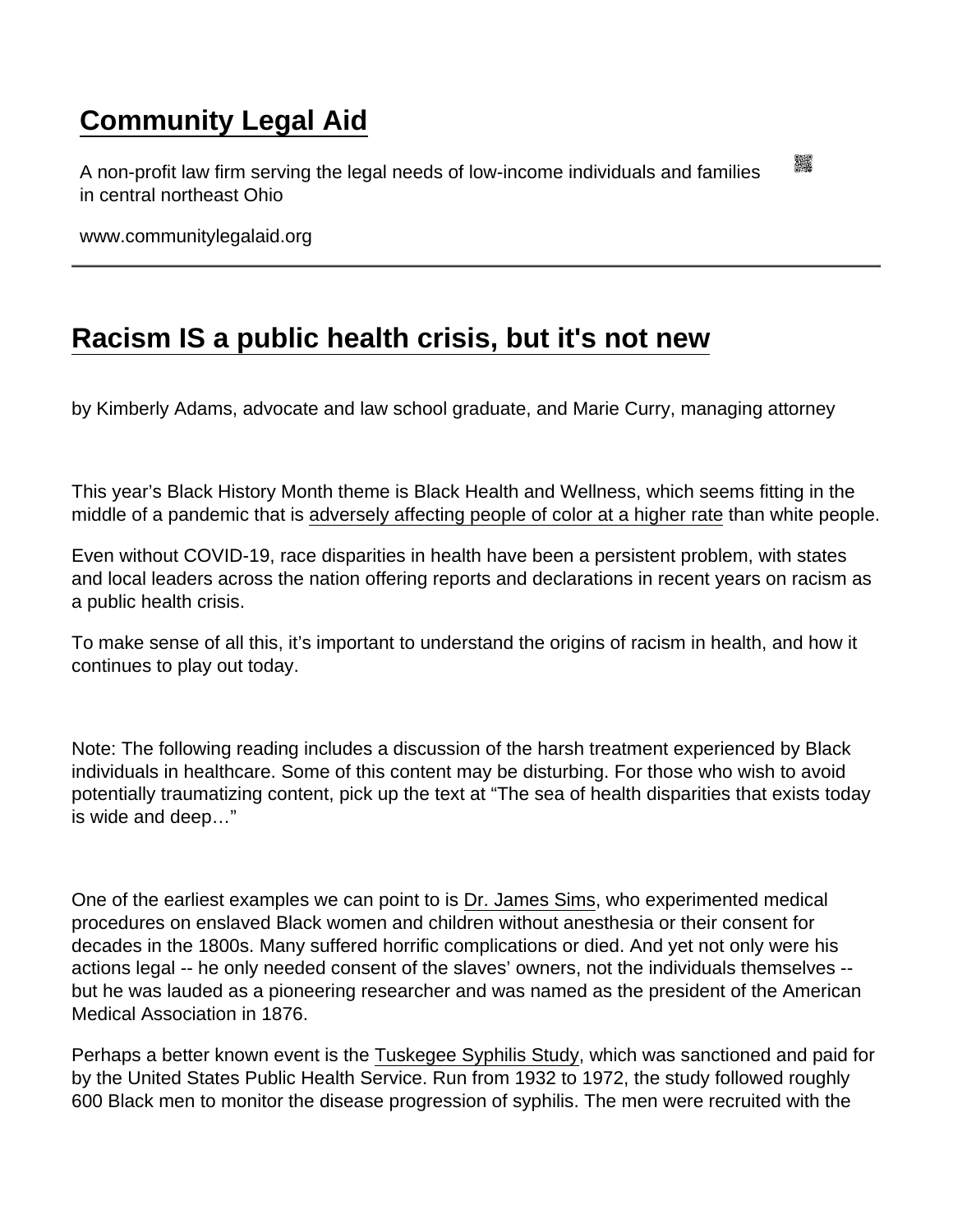promise of care to combat the disease, but were treated with nothing more than aspirin and placebos, despite the fact that Penicillin became the main treatment for the disease by the mid 1940s. The men participating in the study suffered debilitating complications, blindness, insanity, and death, and passed the disease onto their wives and their children through birth.

During the same period of time, the U.S. saw the rise of the eugenics movement, a now largely discredited field of study that promoted the notion that a society could breed "undesirable" characteristics out of its population. From the first [forced sterilization law](https://pubmed.ncbi.nlm.nih.gov/26322647/) in 1907 in Indiana, until Oregon performed its last legally forced sterilization in 1981, doctors surgically sterilized a documented 64,000 Americans (although researchers generally agree that the actual number is likely much higher), for characteristics that included mental illness and being poor -- all without patients' consent and within the purview of the law. These [practices targeted](https://ihpi.umich.edu/news/forced-sterilization-policies-us-targeted-minorities-and-those-disabilities-and-lasted-21st) poor people, people with disabilities, and people of color. Even as recently as [2020](https://www.popsci.com/story/health/forced-sterilization-american-history/), we have seen claims of forced hysterectomies carried out against unauthorized immigrants at detention facilities.

For communities of color, these experiences form the historic basis of their trust, or lack thereof, in the medical community. And that foundation forms a throughline that we see playing out today, particularly in health disparities among Black Americans.

But these aren't just problems of the past. In 2016, a [study](https://www.pnas.org/content/113/16/4296) was released showing that half of white medical students believe fallacies such as Black people have thicker skin than white people and therefore don't feel as much pain. Serena Williams' [near-miss in childbirth](https://www.essence.com/news/serena-williams-doctors-listening-black-women-during-pregnancy/) illustrates how requests for care can be brushed aside, if you don't have the right person taking your concerns seriously.

These incidences show -- and data backs up -- that Black people are less likely to get both the medication and testing they need to be healthy. And when we don't feel listened to by medical professionals, what do we do? We don't file complaints. We don't try to find another doctor. [We](https://drive.google.com/file/d/1fdvbqVnYjd2mO8jner4ISKmpk3g7nbtw/view?usp=sharing)  [stop going](https://drive.google.com/file/d/1fdvbqVnYjd2mO8jner4ISKmpk3g7nbtw/view?usp=sharing).

On top of this, consider the added complexity of so-called race-neutral policies that ultimately have a disparate impact on communities of color. A recent example of this is flavoring in cigarettes. While the FDA [outlawed most flavoring](https://www.fda.gov/news-events/press-announcements/fda-commits-evidence-based-actions-aimed-saving-lives-and-preventing-future-generations-smokers) in cigarette products, they made an exception for menthol flavoring, which [research shows](https://www.cdc.gov/tobacco/basic_information/tobacco_industry/menthol-cigarettes/index.html) is preferred by and prevalent among African American and other minority smokers.

None of this even speaks directly to the toxic stress that has plagued Black communities for generations, caused in part by the examples listed above, but also by the terror African Americans have faced over generations, from slavery, to lynchings and race riots, to Jim Crow, to current conditions of disparate treatment by the police and justice system.

The sea of health disparities that exists today is wide and deep. Black women today are still [41 percent](https://www.bcrf.org/blog/black-women-and-breast-cancer-why-disparities-persist-and-how-end-them/) more likely to die from breast cancer than white women, although the disease is not significantly more prevalent in one race or another. Infant mortality rates are more than [two times](https://minorityhealth.hhs.gov/omh/browse.aspx?lvl=4&lvlid=23)  [higher](https://minorityhealth.hhs.gov/omh/browse.aspx?lvl=4&lvlid=23) for Black babies than for white babies, and Black women are [three times more likely](https://www.cdc.gov/healthequity/features/maternal-mortality/index.html) to die from pregnancy-related complications than white women. Black men on average die [four years](https://www.brookings.edu/blog/brookings-now/2021/02/26/charts-of-the-week-black-mens-life-expectancy-student-debt-and-black-households-struggling-families/)  [earlier](https://www.brookings.edu/blog/brookings-now/2021/02/26/charts-of-the-week-black-mens-life-expectancy-student-debt-and-black-households-struggling-families/)